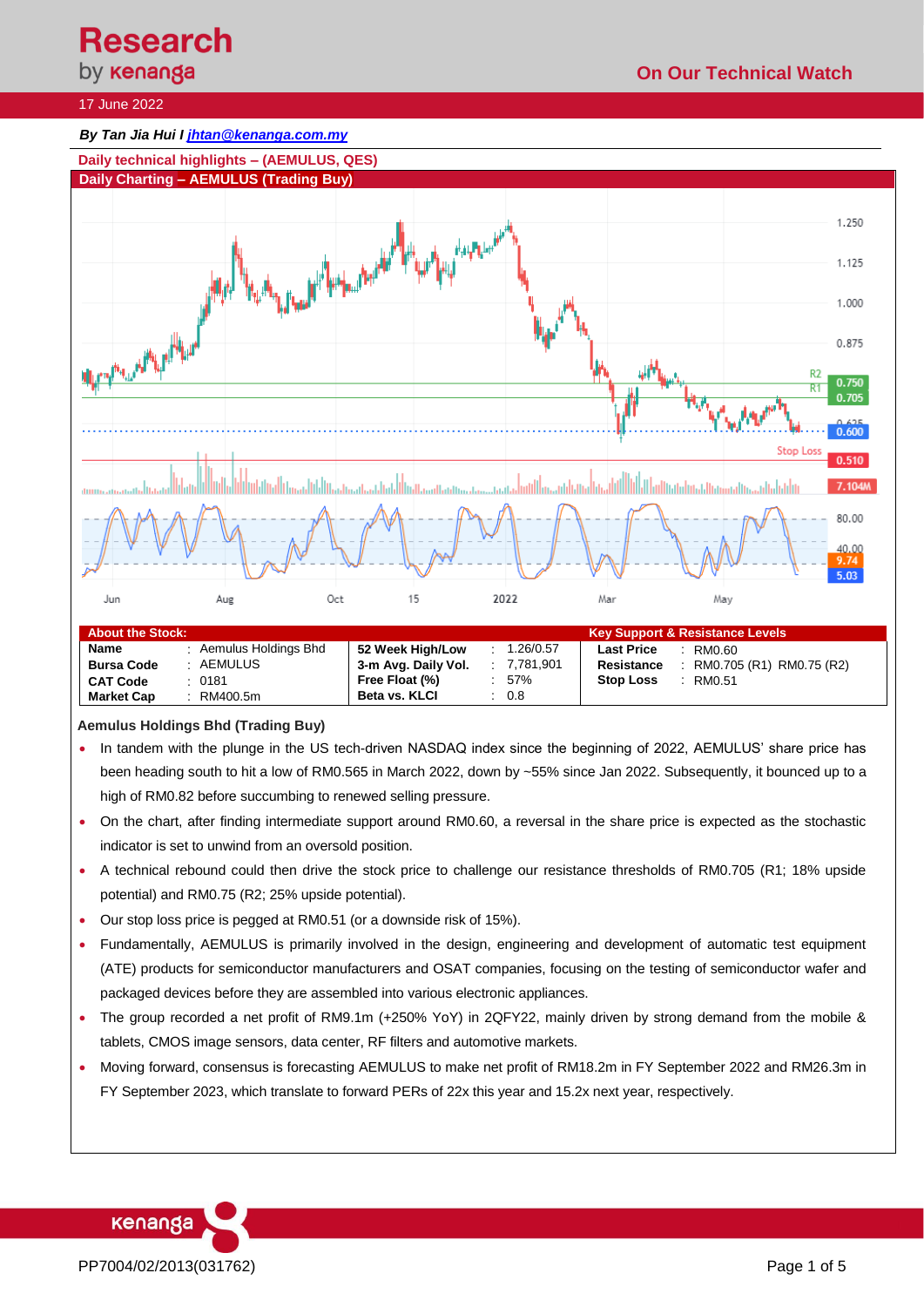

**QES Group Bhd (Trading Buy)**

- QES' share price was in a downtrend since August 2021 and reached a low of RM0.42 in March 2022. Following a subsequent bounce up that hit a resistance at the price level of RM0.615, the shares are currently hovering near its crucial support level of RM0.50.
- With the stochastic indicator signaling that the stock is now in an oversold zone, the stage is set for a probable rebound ahead .
- We are anticipating that the stock could rise to challenge our resistance level of RM0.57 (R1; 14% upside potential) first, to be followed by RM0.62 (R2; 24% upside potential) thereafter.
- We have also placed our stop loss at RM0.43, representing a downside risk of 14%.
- A manufacturer and distributor of inspection, test, measuring, analytical and automated handling equipment, QES reported net profit of RM 6.7m (-3.2% YoY) in 1QFY22. The decline in net profit is due to higher effective tax rate compared to 1QFY21. However, QES announced higher profit before tax of RM9.4m (+5.1% YoY) in 1QFY22 mainly attributed to continued strong global demand in the semiconductor, automotive and electrical and electronic industries.
- Moving forward, consensus is currently projecting the group would record net profit of RM22.4m for FY22 and RM27.9m for FY23.
- Valuation-wise, this translates to forward PERs of 18.6x and 15x, respectively.

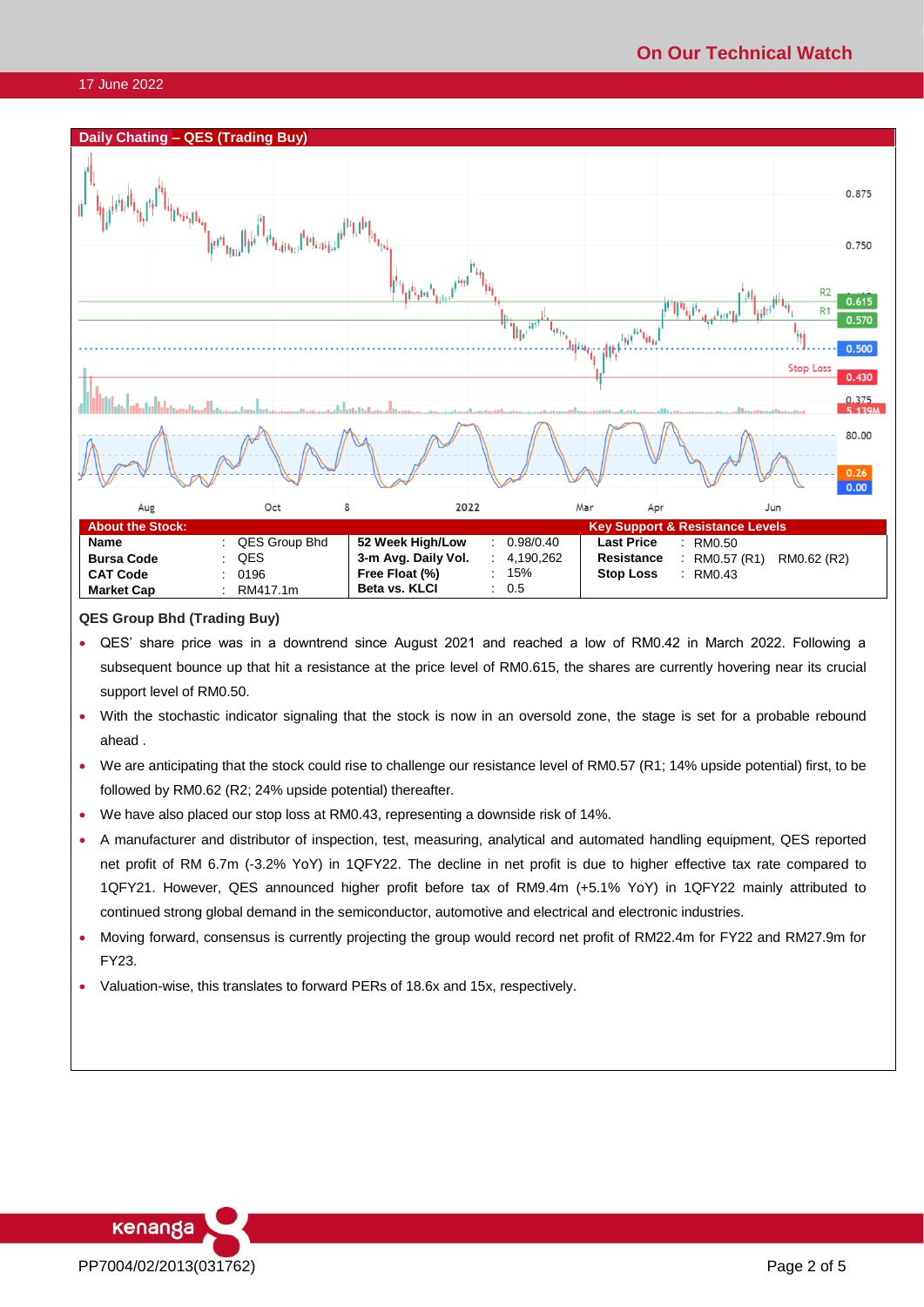## **STOCK CALL MONITOR\***

| <b>Stock Name</b>                   | <b>Issue Date</b><br>(1D) | Rating                | Price @ ID | <b>Target Price Stop Loss</b><br>(TP) | Price (SL) | <b>Upside</b><br>Potential @<br>ID | <b>Downside</b><br><b>Risk @ ID</b> | <b>Risk to</b><br><b>Reward</b><br>Ratio | <b>Highest</b><br><b>Price</b><br>since ID | <b>Lowest</b><br><b>Price</b><br>since ID | <b>Last Price</b> | Status <sup>^</sup> | <b>Date Status</b><br><b>Fulfilled</b> |
|-------------------------------------|---------------------------|-----------------------|------------|---------------------------------------|------------|------------------------------------|-------------------------------------|------------------------------------------|--------------------------------------------|-------------------------------------------|-------------------|---------------------|----------------------------------------|
|                                     |                           |                       | <b>RM</b>  | <b>RM</b>                             | <b>RM</b>  | $\%$                               | $\%$                                |                                          | <b>RM</b>                                  | <b>RM</b>                                 | <b>RM</b>         |                     |                                        |
| <b>CTOS DIGITAL BHD</b>             |                           | 18/5/2022 Trading Buy | 1.38       | 1.50                                  | 1.26       | 9%                                 | $-9%$                               | 1.00x                                    | 1.47                                       | 1.26                                      | 1.27              | <b>SL Hit</b>       | 14/6/2022                              |
| <b>SIME DARBY PROPERTY BHD</b>      |                           | 18/5/2022 Trading Buy | 0.56       | 0.61                                  | 0.51       | 10%                                | $-8%$                               | 1.22x                                    | 0.57                                       | 0.45                                      | 0.45              | <b>SL Hit</b>       | 27/5/2022                              |
| <b>JAG BHD</b>                      |                           | 19/5/2022 Trading Buy | 0.37       | 0.41                                  | 0.33       | 12%                                | $-10%$                              | 1.29x                                    | 0.40                                       | 0.34                                      | 0.35              | Open                |                                        |
| <b>HIBISCUS PETROLEUM BHD</b>       |                           | 19/5/2022 Trading Buy | 1.49       | 1.68                                  | 1.34       | 13%                                | $-10%$                              | 1.27x                                    | 1.49                                       | 1.16                                      | 1.17              | <b>SL Hit</b>       | 25/5/2022                              |
| <b>BONIA CORP BHD</b>               |                           | 20/5/2022 Trading Buy | 2.60       | 2.89                                  | 2.31       | 11%                                | $-11%$                              | 1.00x                                    | 2.86                                       | 2.24                                      | 2.41              | <b>SL Hit</b>       | 30/5/2022                              |
| <b>POWER ROOT BHD</b>               |                           | 20/5/2022 Trading Buy | 1.68       | 1.86                                  | 1.50       | 11%                                | $-11%$                              | 1.00x                                    | 1.81                                       | 1.42                                      | 1.62              | <b>SL Hit</b>       | 27/5/2022                              |
| DAYANG ENTERPRISE HLDGS BHD         |                           | 24/5/2022 Trading Buy | 0.96       | 1.07                                  | 0.87       | 11%                                | $-9%$                               | 1.22x                                    | 1.05                                       | 0.95                                      | 1.00              | Open                |                                        |
| <b>GLOBAL ORIENTAL BHD</b>          |                           | 24/5/2022 Trading Buy | 0.31       | 0.35                                  | 0.27       | 13%                                | $-11%$                              | 1.14x                                    | 0.39                                       | 0.27                                      | 0.28              | <b>TP Hit</b>       | 26/5/2022                              |
| ITHREE-A RESOURCES BHD              |                           | 25/5/2022 Trading Buy | 0.89       | 0.98                                  | 0.80       | 11%                                | $-10%$                              | 1.12x                                    | 0.90                                       | 0.84                                      | 0.87              | Open                |                                        |
| <b>WESTPORTS HOLDINGS BHD</b>       | 25/5/2022                 | <b>Trading Buv</b>    | 3.80       | 4.10                                  | 3.54       | 8%                                 | $-7%$                               | 1.15x                                    | 3.80                                       | 3.38                                      | 3.56              | <b>SL Hit</b>       | 30/5/2022                              |
| <b>ECOMATE HOLDINGS BHD</b>         |                           | 26/5/2022 Trading Buy | 0.54       | 0.61                                  | 0.47       | 13%                                | $-13%$                              | 1.00x                                    | 0.54                                       | 0.50                                      | 0.51              | Open                |                                        |
| <b>TAMBUN INDAH LAND BHD</b>        | 26/5/2022                 | <b>Trading Buy</b>    | 1.00       | 1.12                                  | 0.88       | 13%                                | $-12%$                              | 1.09x                                    | 1.01                                       | 0.82                                      | 0.86              | <b>SL Hit</b>       | 27/5/2022                              |
| SIME DARBY BERHAD                   |                           | 27/5/2022 Trading Buy | 2.17       | 2.36                                  | 2.00       | 9%                                 | $-8%$                               | 1.12x                                    | 2.31                                       | 2.12                                      | 2.15              | Open                |                                        |
| <b>MR DIY GROUP M BHD</b>           |                           | 27/5/2022 Trading Buy | 3.42       | 3.75                                  | 3.16       | 10%                                | $-8%$                               | 1.27x                                    | 3.44                                       | 2.92                                      | 2.98              | <b>SL Hit</b>       | 9/6/2022                               |
| <b>MALAYSIAN RESOURCES CORP BHD</b> |                           | 31/5/2022 Trading Buy | 0.35       | 0.40                                  | 0.30       | 14%                                | $-14%$                              | 1.00x                                    | 0.40                                       | 0.35                                      | 0.36              | <b>TP Hit</b>       | 2/6/2022                               |
| <b>HSS ENGINEERS BHD</b>            |                           | 31/5/2022 Trading Buy | 0.47       | 0.51                                  | 0.42       | 10%                                | $-10%$                              | 1.00x                                    | 0.48                                       | 0.46                                      | 0.47              | Open                |                                        |
| <b>MALAYAN FLOUR MILLS BHD</b>      |                           | 1/6/2022 Trading Buy  | 0.64       | 0.72                                  | 0.55       | 13%                                | $-13%$                              | 1.00x                                    | 0.68                                       | 0.61                                      | 0.61              | Open                |                                        |
| <b>NTPM HOLDINGS BHD</b>            |                           | 1/6/2022 Trading Buy  | 0.46       | 0.50                                  | 0.41       | 10%                                | $-10%$                              | 1.00x                                    | 0.47                                       | 0.44                                      | 0.44              | Open                |                                        |
| <b>BUMI ARMADA BERHAD</b>           | 2/6/2022                  | <b>Trading Buy</b>    | 0.46       | 0.51                                  | 0.41       | 11%                                | $-11%$                              | 1.00x                                    | 0.46                                       | 0.4                                       | 0.41              | <b>SL Hit</b>       | 13/6/2022                              |
| OPTIMAX HOLDINGS BHD                |                           | 2/6/2022 Trading Buy  | 0.62       | 0.69                                  | 0.55       | 11%                                | $-11%$                              | 1.00x                                    | 0.62                                       | 0.56                                      | 0.57              | Open                |                                        |
| <b>HARBOUR-LINK GROUP BHD</b>       |                           | 3/6/2022 Trading Buy  | 1.35       | 1.52                                  | 1.21       | 13%                                | $-10%$                              | 1.21x                                    | 1.45                                       | 1.20                                      | 1.33              | <b>SL Hit</b>       | 13/6/2022                              |
| <b>HENG HUAT RESOURCES GROUP BH</b> |                           | 3/6/2022 Trading Buy  | 0.36       | 0.41                                  | 0.32       | 13%                                | $-11%$                              | 1.13x                                    | 0.37                                       | 0.30                                      | 0.32              | <b>SL Hit</b>       | 13/6/2022                              |
| AEON CO (M) BHD                     |                           | 8/6/2022 Trading Buy  | 1.56       | 1.74                                  | 1.38       | 12%                                | $-12%$                              | 1.00x                                    | 1.58                                       | 1.43                                      | 1.44              | Open                |                                        |
| <b>COASTAL CONTRACTS BHD</b>        | 8/6/2022                  | <b>Trading Buy</b>    | 1.94       | 2.19                                  | 1.70       | 13%                                | $-12%$                              | 1.04x                                    | 2.03                                       | 1.70                                      | 1.73              | <b>SL Hit</b>       | 16/6/2022                              |
| <b>EMICO HOLDINGS BHD</b>           |                           | 9/6/2022 Trading Buy  | 0.34       | 0.39                                  | 0.30       | 13%                                | $-13%$                              | 1.00x                                    | 0.34                                       | 0.27                                      | 0.27              | <b>SL Hit</b>       | 13/6/2022                              |
| <b>SKP RESOURCES BHD</b>            |                           | 9/6/2022 Trading Buy  | 1.65       | 1.87                                  | 1.43       | 13%                                | $-13%$                              | 1.00x                                    | 1.70                                       | 1.52                                      | 1.57              | Open                |                                        |
| <b>MESTRON HOLDINGS BHD</b>         |                           | 10/6/2022 Trading Buy | 0.35       | 0.39                                  | 0.31       | 13%                                | $-10%$                              | 1.29x                                    | 0.35                                       | 0.33                                      | 0.34              | Open                |                                        |
| <b>SUNZEN BIOTECH BHD</b>           |                           | 10/6/2022 Trading Buy | 0.25       | 0.28                                  | 0.22       | 12%                                | $-12%$                              | 1.00x                                    | 0.26                                       | 0.24                                      | 0.26              | Open                |                                        |
| <b>DIGI.COM BHD</b>                 |                           | 14/6/2022 Trading Buy | 3.10       | 3.40                                  | 2.83       | 10%                                | $-9%$                               | 1.11x                                    | 3.26                                       | 3.10                                      | 3.25              | Open                |                                        |
| <b>MAXIS BHD</b>                    |                           | 14/6/2022 Trading Buy | 3.28       | 3.60                                  | 2.94       | 10%                                | $-10%$                              | 0.94x                                    | 3.31                                       | 3.18                                      | 3.29              | Open                |                                        |

*\* Tracks our stock recommendations on a one-month rolling basis from issue date. Stock names will drop out from the list after one month from issue date regardless of their status.*

*^ Status will be categorised as either:(i) "TP hit" when stock reaches target price first OR (ii) "SL hit" when stock touches stop loss first OR (iii) "Open" when neither TP nor SL has been hit.*

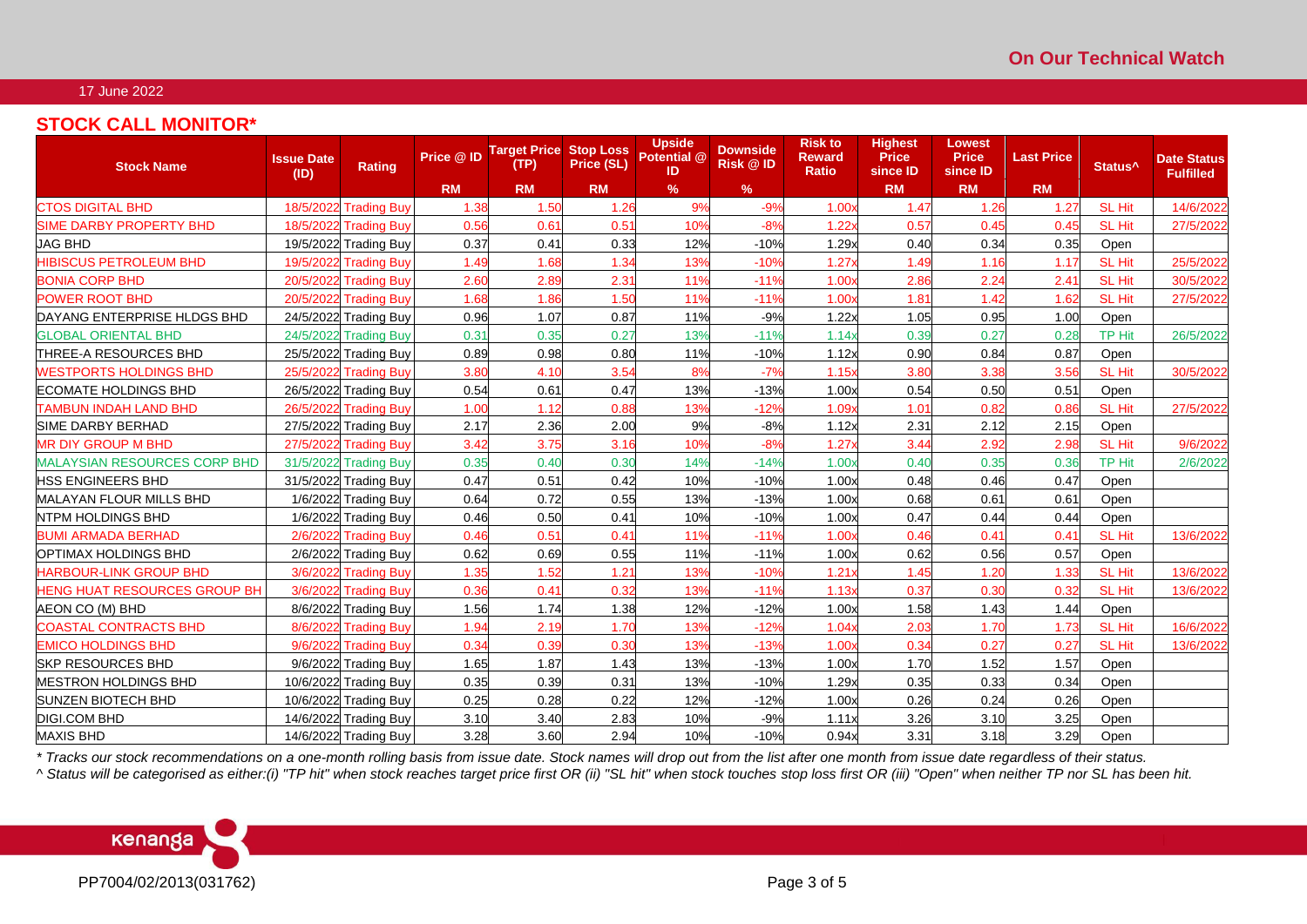# **STOCK CALL MONITOR\* (Con't)**

| <b>Stock Name</b>              | <b>Issue Date</b><br>(ID) | Rating                | Price @ ID<br><b>RM</b> | Target Price Stop Loss<br>(TP)<br><b>RM</b> | <b>Price (SL)</b><br><b>RM</b> | <b>Upside</b><br>Potential @<br>ID<br>$\%$ | <b>Downside</b><br><b>Risk @ID</b><br>$\frac{9}{6}$ | <b>Risk to</b><br><b>Reward</b><br><b>Ratio</b> | <b>Highest</b><br><b>Price</b><br>since ID<br><b>RM</b> | Lowest<br><b>Price</b><br>since ID<br><b>RM</b> | <b>Last Price</b><br><b>RM</b> | Status <sup>^</sup> | <b>Date Status</b><br><b>Fulfilled</b> |
|--------------------------------|---------------------------|-----------------------|-------------------------|---------------------------------------------|--------------------------------|--------------------------------------------|-----------------------------------------------------|-------------------------------------------------|---------------------------------------------------------|-------------------------------------------------|--------------------------------|---------------------|----------------------------------------|
| <b>UAYA TIASA HOLDINGS BHD</b> |                           | 15/6/2022 Trading Buy | 0.70                    | 0.78                                        | 0.63                           | 11%                                        | $-10%$                                              | 1.14x                                           | 0.70                                                    | 0.66                                            | 0.69                           | Open                |                                        |
| <b>AFFIN BANK BHD</b>          |                           | 15/6/2022 Trading Buy | 1.92                    | 2.10                                        | 1.74                           | 9%                                         | $-9%$                                               | 1.00x                                           | 1.97                                                    | 1.88                                            | 1.94                           | Open                |                                        |
| <b>GUAN CHONG BHD</b>          |                           | 16/6/2022 Trading Buy | 2.55                    | 2.83                                        | 2.29                           | 11%                                        | $-10%$                                              | 1.06x                                           | 2.53                                                    | 2.43                                            | 2.47                           | Open                |                                        |
| <b>SEDANIA INNOVATOR BHD</b>   |                           | 16/6/2022 Trading Buy | 0.42                    | 0.50                                        | 0.35                           | 20%                                        | $-17%$                                              | 1.21x                                           | 0.44                                                    | 0.39                                            | 0.40                           | Open                |                                        |

*\* Tracks our stock recommendations on a one-month rolling basis from issue date. Stock names will drop out from the list after one month from issue date regardless of their status.*

*^ Status will be categorised as either:(i) "TP hit" when stock reaches target price first OR (ii) "SL hit" when stock touches stop loss first OR (iii) "Open" when neither TP nor SL has been hit.*